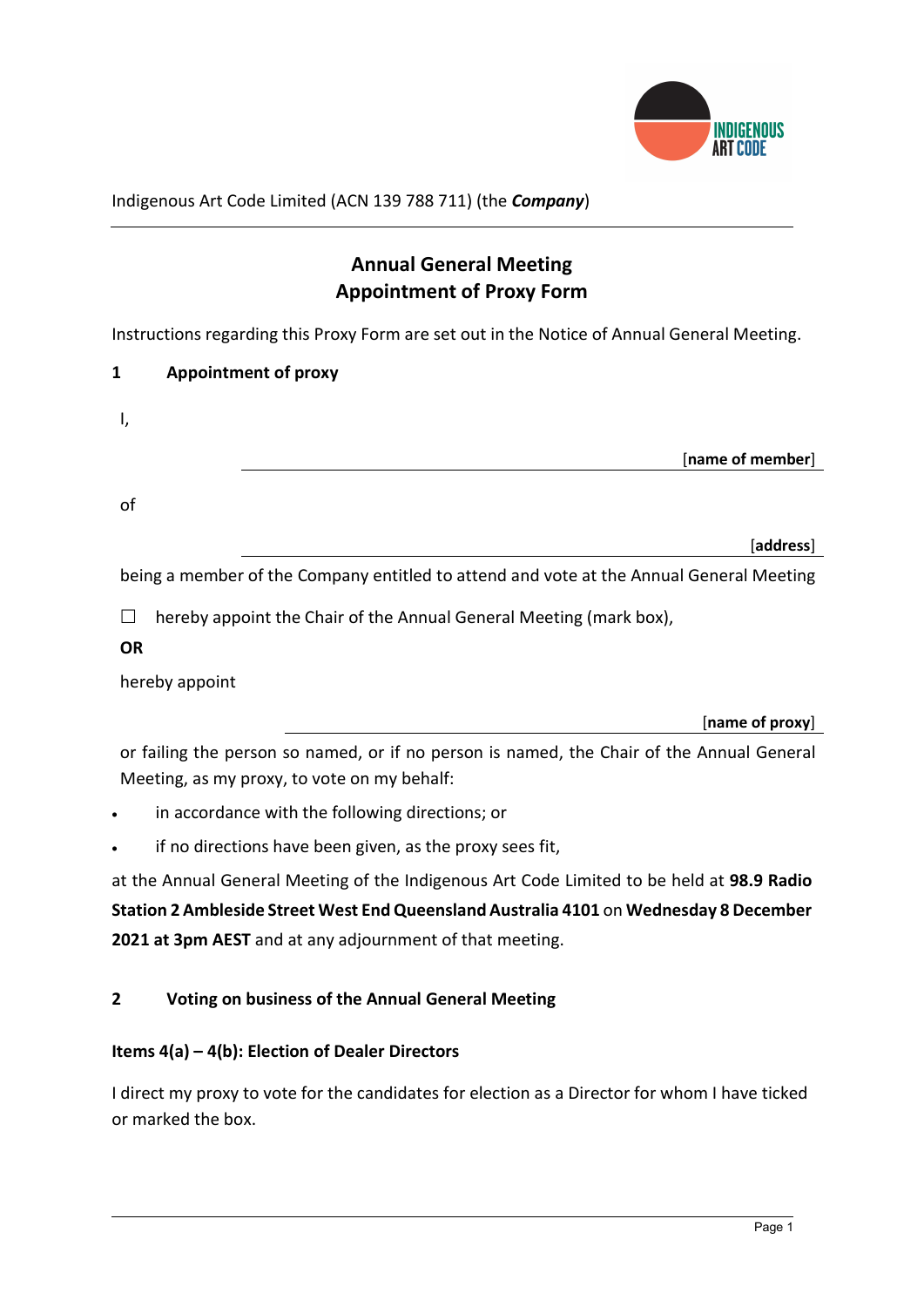Indigenous Art Code Limited (ACN 139 788 711)

Item 4(a) – Election of a Director who is an authorised representative of an art centre – Rule 11.2(a)(i) of the Constitution.

[You must tick or mark only one box in this category.]

MUKHERJEE, Amy

Item 4(b) – Election of a Director who is, or is an authorised representative of, a member who is not affiliated with the Australian Commercial Galleries Association (now known as Art Galleries Association of Australia) or the Australian Indigenous Art Trade Association (now known as Aboriginal Art Association of Australia) – Rule 11.2(a)(iv) of the Constitution

You must tick or mark only one box in this category.

| DARE, Nichola                | $\Box$ |  |
|------------------------------|--------|--|
| <b>BARLING SEDEN, Bianca</b> | $\Box$ |  |

# 3 Signature and Date

This section must be signed and dated by or on behalf of the member.

If the member is an individual, sign below:



Date  $\frac{1}{\sqrt{2\pi}}$ 

### **OR**

Only if the member is a company (including art centres), sign below:

|                                                                                           | ΟR |                                                                                     | <b>AND</b> |                                                 |
|-------------------------------------------------------------------------------------------|----|-------------------------------------------------------------------------------------|------------|-------------------------------------------------|
| Sign here if you are signing as<br>the sole Director and sole<br><b>Company Secretary</b> |    | Sign here if you are signing as<br>the Director / Company<br>Secretary (delete one) |            | Sign here if you are signing as<br>the Director |
| Date                                                                                      |    |                                                                                     |            |                                                 |